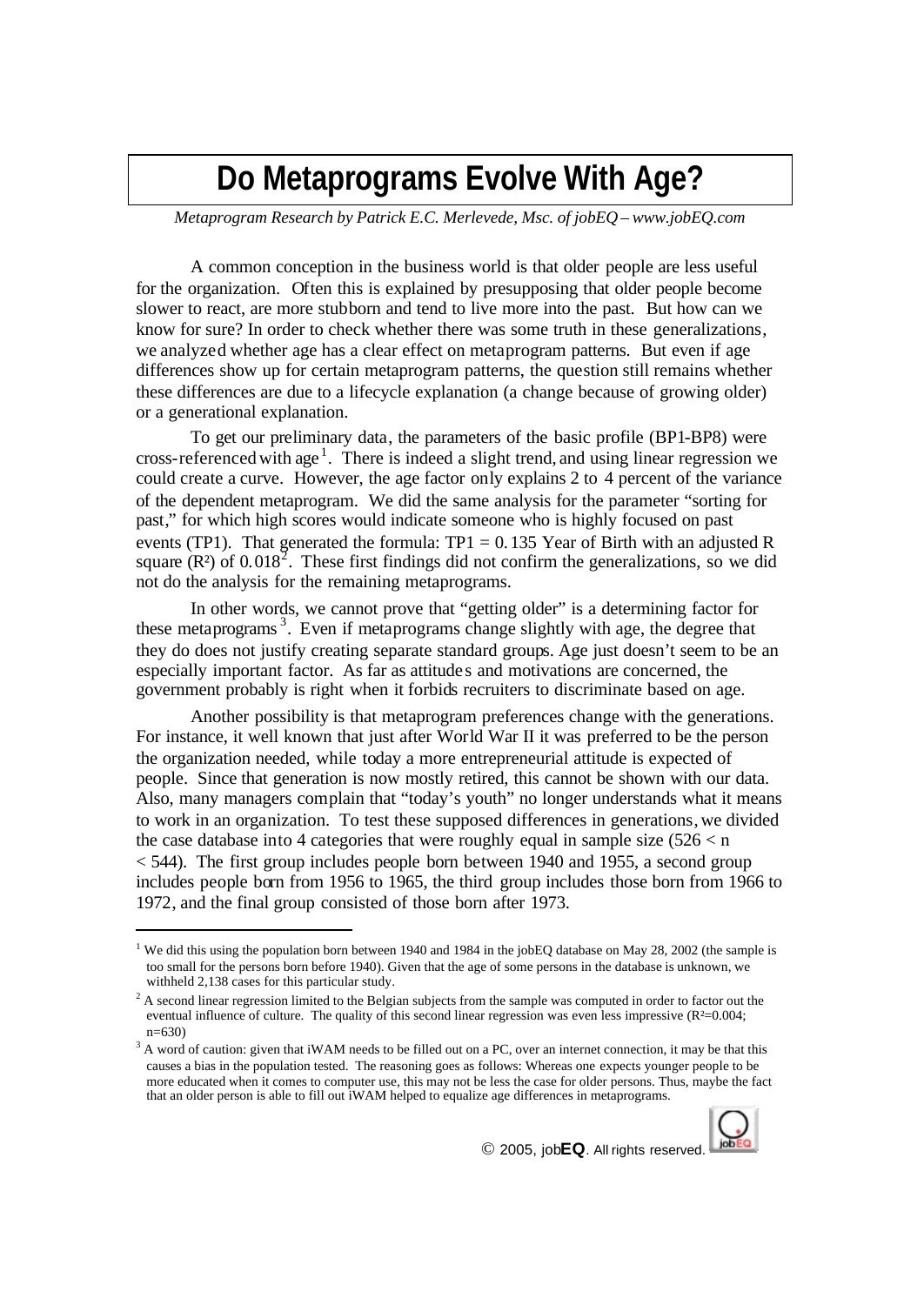For several parameters, we find that the youngest ge neration indeed shows some cultural findings which correspond with its reputation.<sup>4</sup>

For instance, the "Internet generation" is less focused on non-verbal communication (BP6) – for them, chat rooms and e-mail are part of the lifestyle , and the lack of non-verbal elements seems to bother them less than other age groups. Some say that young people don't know what they want. Well, as shown in the chart for Action Direction (BP2), they are certainly less goal-oriented than other age groups.



A third hypothesis is that ads promoting "new things" may have less effect on them. Compared to other age groups, they are significantly less motivated by change (So3). This finding seems counter-intuitive, given many people think that young persons have more preference for new things. However, given that the iWAM questionnaire is set in a work context, it may also be that this is indeed a factor that changes with age and that the desire for change increases because people get fed up with the way things work. Also, what may be "new" to us may be part of the way of life to younger people. People older than 35 remember such a thing as the "Internet revolution." Younger people may not consider those things as new at all.

Another factor that shows a significant change is the automatic convincer strategy (Co6). Apparently the younger generation is more skeptical, they will take longer to convince. This finding is confirmed by the graphs for the other convincer interpretation patterns (Co5, Co7 and Co8, not depicted here) which indicate that the younger population will want more examples, more consistency and more time to get fully convinced (and to remain convinced).

 $\overline{a}$ 





<sup>&</sup>lt;sup>4</sup> Based on the analysis of differences between countries, next to the criterion of statis same and significance, it seems that and significance, it seems that and significance, it seems that and significance, it seems th difference in mean score of at least 4 to 5 percent is needed before it will be really "remarked" by persons from other cultural groups. Age Groups



© 2005, job**EQ**. All rights reserved.